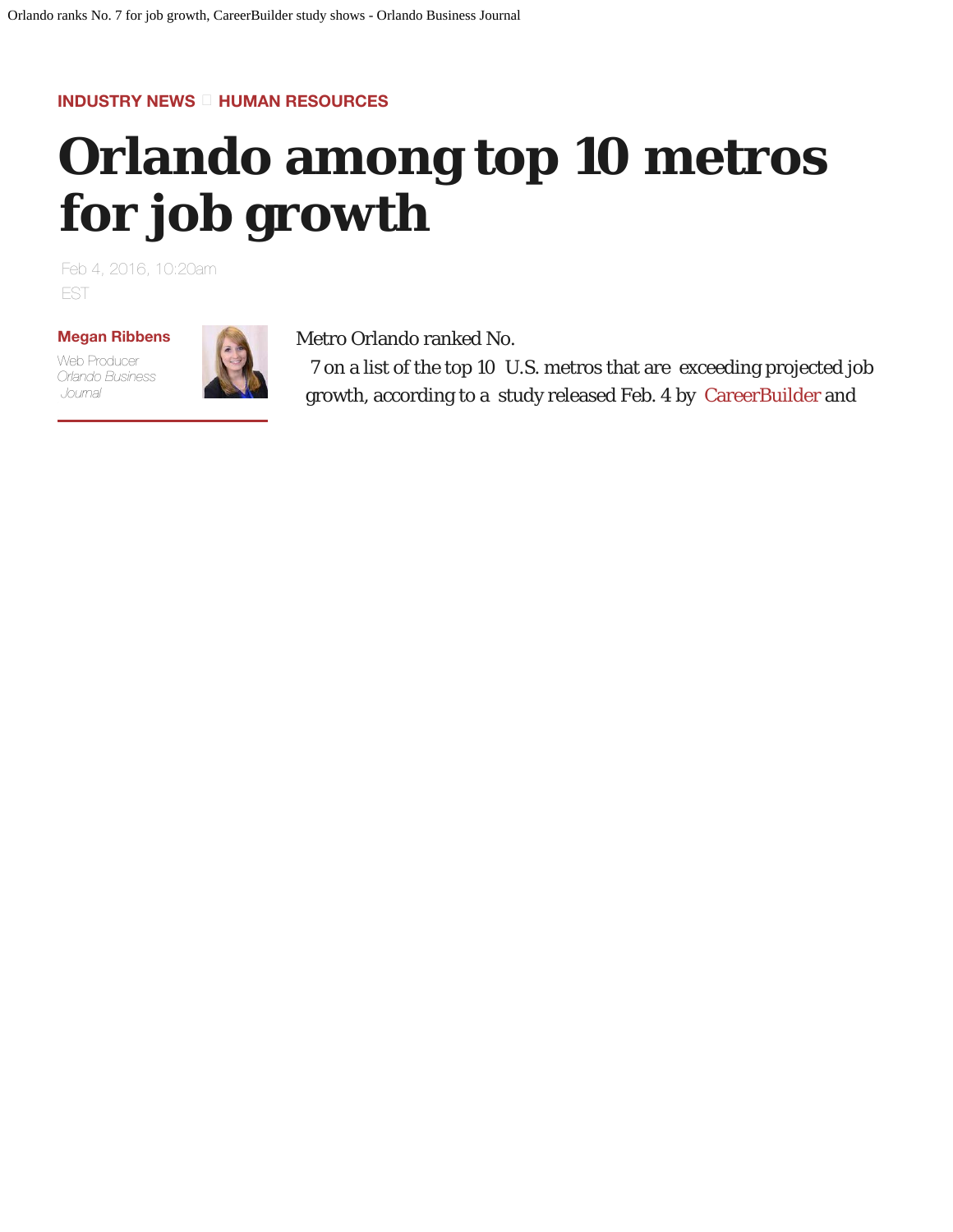The study looked at which U.S. metros are exceeding industry trends the most, as well as those that are lagging behind. The report looked at the total job growth across industries for each of the 150 most populous metros from 2014 to 2015 and then compared it to what would have been expected for that region based on national job growth trends during the same time period.



Orlando ranked No. 7 among the top 10 U.S. metros that exceeding projected job growth.

The diference between the [two measurements shows h](#page-0-0)ow much a region is exceeding, matching or falling behind national job growth trends because of something unique to that metro's regional economy, according to CareerBuilder